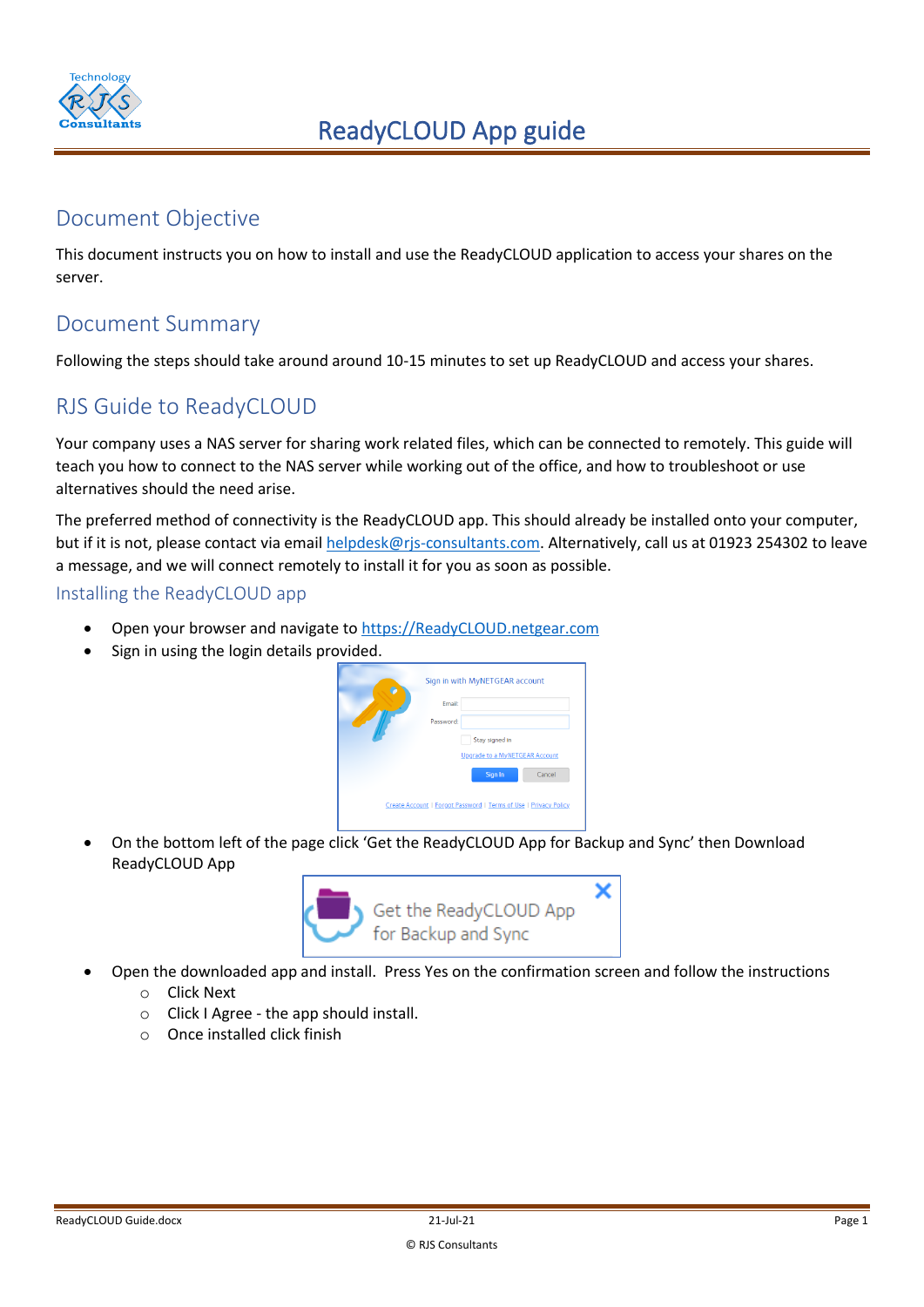

#### Using the ReadyCLOUD App

To open the ReadyCLOUD app, check whether it is already running by clicking this icon in the bottom right of your screen, shown below:



• Look for a cloud shaped icon with a square file inside, this can appear as either grey or purple.

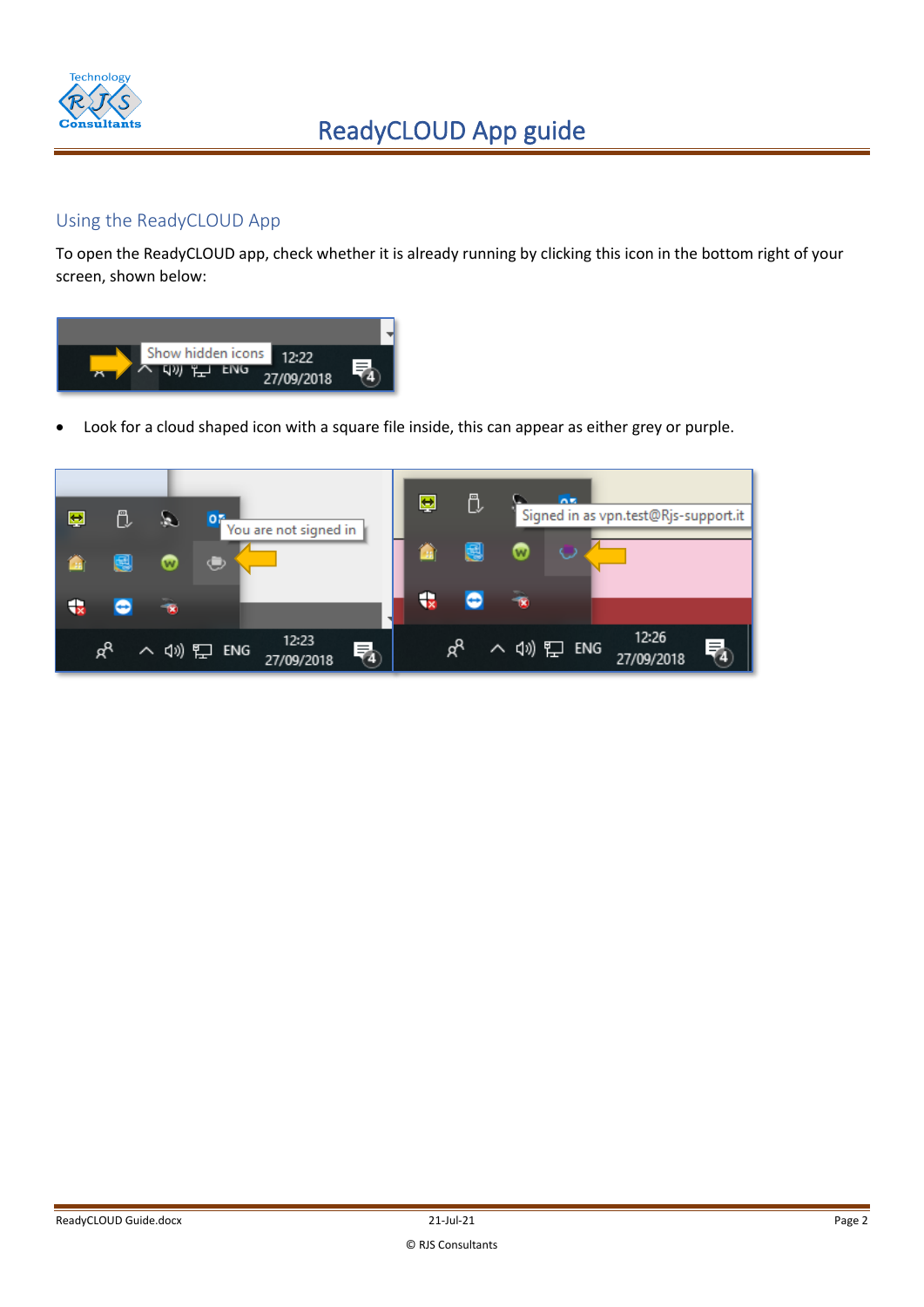

# ReadyCLOUD App guide

• Once ReadyCLOUD is running, left-click the grey icon shown in the first step, this will show a pop-up asking for a username and password. If it does not, you are already logged in.



- You should already have your username and password, but if you do not, refer to a supplied passwords sheet or contact a senior administrator within your company who should have a list of account details.
- Alternatively, contact us using the details provided above and we will send you your account details as soon as we can.
- Once logged in, clicking the purple ReadyCLOUD icon in the menu shown in the first step will open up a new window that shows the NAS you are connected to and which folders you have access to.



|           | ReadyCLOUD                                                                                     |                         |
|-----------|------------------------------------------------------------------------------------------------|-------------------------|
| Sign In   |                                                                                                |                         |
| Email:    | vpn.test@Rjs-support.it                                                                        |                         |
| Password: |                                                                                                |                         |
|           | ☑ Stay signed in                                                                               |                         |
|           | Sign In                                                                                        |                         |
|           | Create Account   Upgrade Account  <br>Forgot Account   Terms of Use  <br><b>Privacy Policy</b> |                         |
|           |                                                                                                |                         |
|           | αq ∧ ψη ΕΝG                                                                                    | 12:55<br>27/09/2018     |
|           | <b>Expired</b>                                                                                 | Q                       |
|           | ReadyCLOUD                                                                                     |                         |
|           | CLD-RJS02<br>Connected (Local)                                                                 |                         |
|           | Music                                                                                          |                         |
|           | RJS16-Example                                                                                  |                         |
|           | RJS16-Example-2<br>Synchronized                                                                |                         |
| $\circ$   | Backup PC Folder                                                                               | vpn.test@Rjs-support.it |
|           | $R^{\mathsf{R}}$<br>(1) 钽 ENG                                                                  | 12:50<br>27/09/2018     |

• Click one of these folders to have it open on your PC in File Explorer. Any files you open, edit, copy to, etc in this folder will be shared and updated live on the server.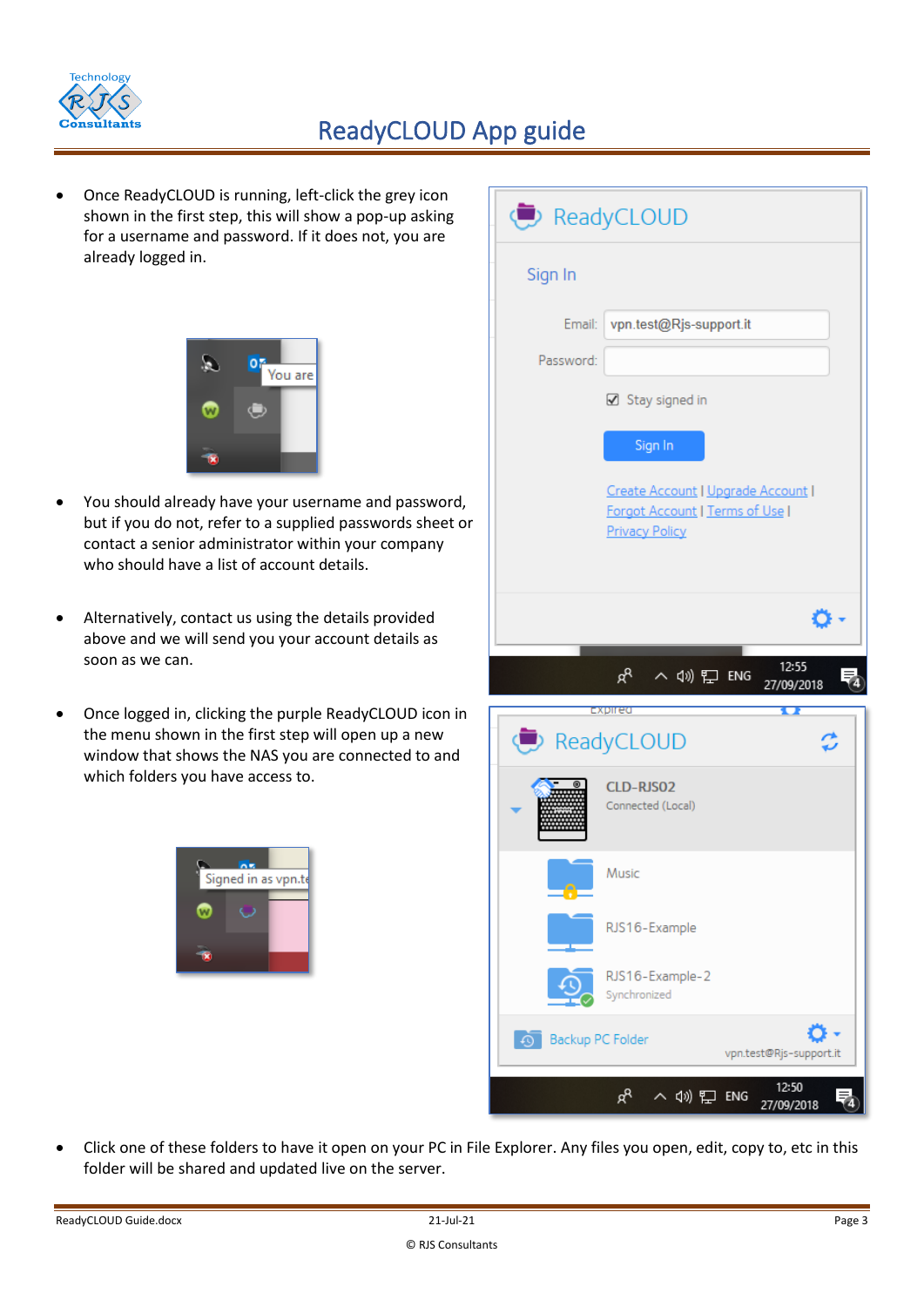

#### Troubleshooting the ReadyCLOUD App

There may be times when you are unable to log in, or your connection to the server is dropping. This most commonly happens when connected to the internet through a weak broadband service.

RJS are able to provide support regarding connectivity, but will require an internet connection to effectively do so. If you have no internet connection at all, please call us on 01923 254 302 who will guide you through regaining your internet connection.

Sometimes you may find you are unable to connect to ReadyCLOUD despite having a stable internet connection. In these cases, please attempt these fixes below:

- Click the  $\cup$  symbol in the upper right-hand corner of the ReadyCLOUD App to reattempt connection to the NAS.
- Click the  $\Phi$  [symbol in the bottom right-hand corner of the ReadyCLOUD](http://graphemica.com/%E2%9A%99) App and select Exit, then re-open [ReadyCLOUD. This can resolve the ReadyCLOUD](http://graphemica.com/%E2%9A%99) app being unresponsive.
- [If you have your login details available, click the](http://graphemica.com/%E2%9A%99)  $\Theta$  symbol in the bottom right-hand corner of the ReadyCLOUD [App and select Log Out. You can then re-enter your password and log back in. This can resolve](http://graphemica.com/%E2%9A%99)  [issues where ReadyCLOUD](http://graphemica.com/%E2%9A%99) is not recognised as being logged in.

If the above do not solve the issue, please contact us to let us know and we will investigate. It may be that the ReadyCLOUD App service is experiencing difficulties, we will inform you if such and give an ETA if Netgear have provided one.

If you are currently unable to use the ReadyCLOUD App, please read the below section.

## Alternatives to the ReadyCLOUD App

If you are experiencing regular or prolonged loss of connectivity, an alternative service to ReadyCLOUD is to instead use the browser-based service: ReadyCLOUD.netgear.com

• In the upper right, click Sign In, then "Sign in with MyNetgear account".